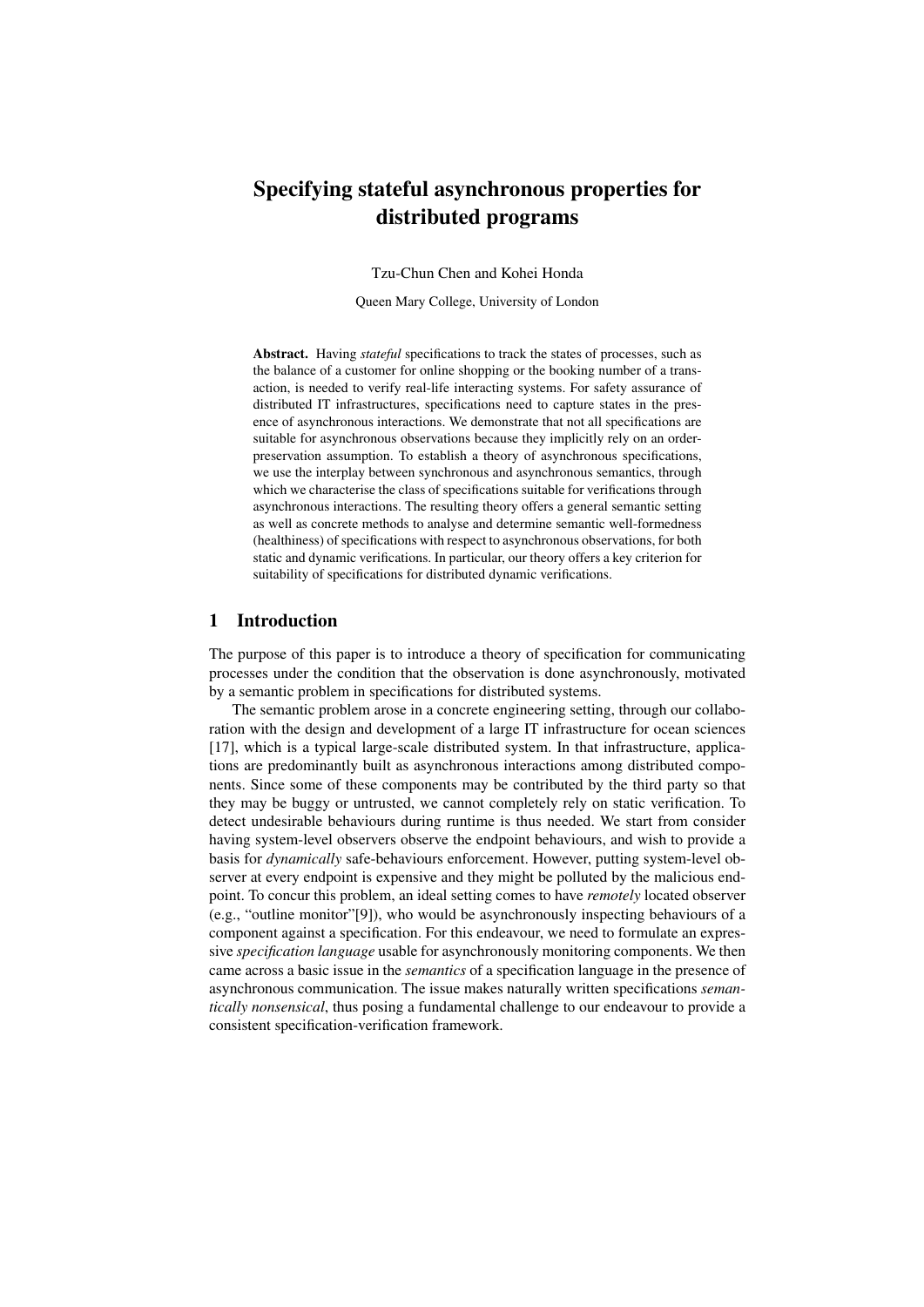The combination of asynchrony and *state* is omnipresent in specifications for distributed systems capturing real-life scenarios, where e.g. the (expected) states of participants in the applications, such as the credit of a client for online shopping, or the purchase number for a transaction, play a critical role. When an observer (e.g. a trusted monitor) is located at an observee, the order of the observee's actions the observer sees is exactly the same as the one happening at the observee. However, when she sits remotely outside the observee, the order of actions that she observes may not necessarily be the same as the one happening at the observee. We call the former kind of observation *synchronous*, and the latter *asynchronous*. Although the synchronous observation can capture more precisely the "actual" behaviour of the observee, in distributed systems, asynchronous observations are the norm and often a necessity.

Contributions. In the remainder, *§*2 illustrates the background, including the semantic issue in asynchronous specifications, through concrete examples. Starting from these motivating examples, the paper presents the following contributions:

- 1. Introduction of an intuitive, semantically well-founded protocol-centred specification method suitable for asynchronous stateful behaviour (called SP for stateful protocols), enriching [4] with set-based stateful operations (*§*2, *§*3).
- 2. Identification (first to our knowledge) of a semantic issue when specifying asynchronous interaction behaviour combined with updatable states (*§*2).
- 3. Formal analysis of the issue through asynchronous trace semantics, reaching several criteria for asynchronous verifiability of specifications (healthiness conditions [11]) including a decidable one admitting a rich set of specifications (*§*4).

Finally in *§*5, we examine the practical implications of the theory, discuss related work and conclude with further topics. For the space sake, the proofs of the technical results as well as further examples are left to the full version [5].

# 2 Motivating Examples

## 2.1 Using state(s) in protocol specifications

Before formally introducing the syntax and semantics of specifications, we discuss key ideas through simple examples. Our specification language is based on multiparty session types [3, 13] annotated by logical formulae, extending [4] with local state(s). We first motivate the use of state in specifications, considering the scenario below:

- (step 1) Buyer sends a *product name* (denoted by *PName*) to Seller, then Seller replies with its *price*, and Buyer decides to purchase (then go to step 2) or not (then terminate). We assume shipping is done independently.
- (step 2) Seller sends the Buyer an *invoice* for the purchased product.

In [4, 8, 13], this scenario can only be realised as a single protocol between Buyer and Seller; while, by using state(s), it can be realised using *two* protocols, one for each step. Separating protocols has a merit in flexibility: when Buyer and Seller finish step 1, both can terminate, and an invoice may be issued any time later. Below we present a *stateful* specification that realising using two separate protocols.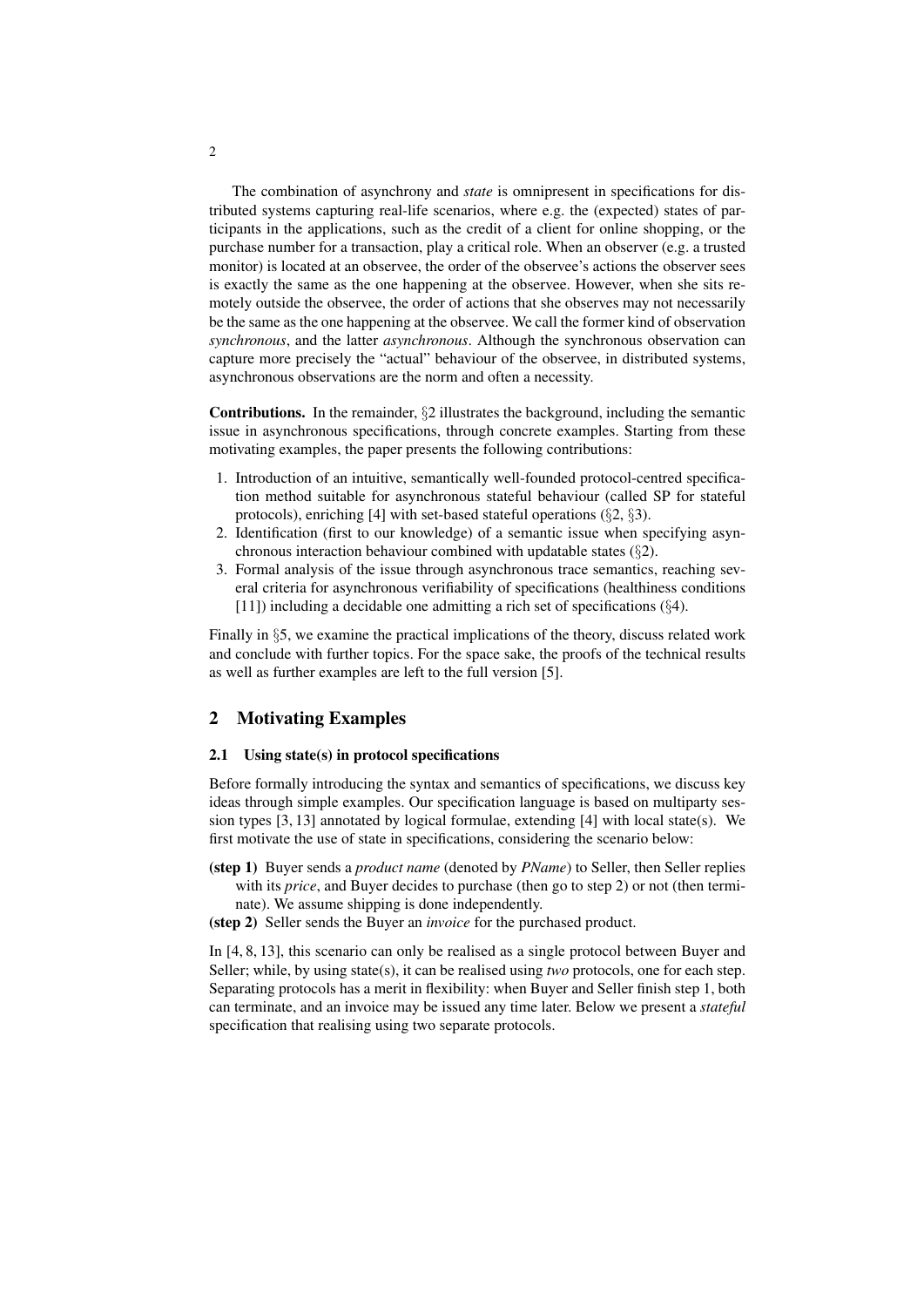#### Example 1 (SP for a cross-session Purchase-and-Invoice scenario).

 $G_{\text{pcc}} = B \rightarrow S : \textit{Request}(PName : \text{string})$ .  $S \rightarrow B$ : *Confirm*(*PNameConf*: **string**, *Price* : int) $\langle PNameConf = PName \land Price \ge 0; \varepsilon \rangle \langle truth; \varepsilon \rangle$ .  $B \rightarrow S$ : {*OK*(*UserID* : int) $\langle UserID \neq 0; \varepsilon \rangle$  {truth;  $\varepsilon$ }.  $S \rightarrow B : (PNo : \text{int})\langle PNo \not\in \text{dom}(\text{PLog}); \text{PLog} := \text{PLog} \cup \{PNo \mapsto (UseIID, PName, Price)\}\rangle$  (truth;  $\varepsilon$ ) end *KO*()*.*end*}*

 $G_{\text{inc}} = S \rightarrow B : (PNo: \text{string}, \text{Invoice}: \text{int}) \langle PNo \in \text{dom}(\text{PLog}) \land \text{Invoice} = \text{PLog}(\text{PNo}): \varepsilon \rangle \langle \text{truth}; \varepsilon \rangle \text{.}$ end

Above *G*pcs and *G*ivc denote *stateful protocols*, or SPs from now on for short, respectively corresponding to steps 1 and 2. Each specifies the flow of interactions which the participants, *S* (for seller) and *B* (for buyer), should realise at each session.  $\langle ...;... \rangle \langle ...;... \rangle$ are the obligations for sender (the former) and receiver (the latter), where the block before ";" is the predicate and the one after is the state(s) updating rule.  $\langle$ truth;  $\varepsilon$  $\rangle$  means no obligation. The syntax is formally introduced in *§*3. In this example, the state of *S*, represented by the field PLog (the Purchase Log, which we consider to be a key-value store, mapping distinct keys to values), links the two protocols. Both specifications can be read intuitively. First, in  $G_{\text{pcs}}$ ,

- 1. *B* first sends a request (*Request* is an operator name), with the message value *PName* of type string, which is a product name.
- 2. *S* confirms by sending the same product name and its price, where the latter should be a non-negative integer as annotated.
- 3. If *B* says *OK* and sends its identity, then (in practice, after authentication etc.) *S* sends back a *fresh* purchase number *PNo*, i.e. it should not be in the domain of PLog. As a result, this new key and the corresponding information is added to PLog. On the other hand, if *B* says *KO*, the conversation terminates.

Note our specifications use local state to record an abstraction of preceding interactions across sessions, used for constraining future behaviours. Our ultimate aim is to specify visible behaviours: thus the stipulated state does not have to come from an actual state of a process: we may call it a "ghost state" following JML [1].

#### 2.2 Synchrony and asynchrony in specification

The next example illustrates the central topic of this paper, asynchrony in specifications, showing how a specification can be "too synchronous" for asynchronous observations. We focus on a part of the previous example. The purchase number allocator *S* will, upon a request from a buyer *B* at each session, issue a purchase number incrementing the previously issued one: so *S* issues e.g. 1, 2, 3, . . . in a sequence of sessions. Figure 2 (a) shows the corresponding protocol *G*sync which the participants, *S* and *B*, should realise at each session. c is a local state of *S*, denoting the next purchase number.

## Example 2 (SPs for purchase number allocator: synchronous v.s. asynchronous).

(a) synchronous spec

(b) asynchronous spec

| $G_{\text{sync}} = B \rightarrow S$ : req( $\varepsilon$ ).                                                  | $G_{\text{async}} = B \rightarrow S$ : req( $\varepsilon$ ).                                                             |
|--------------------------------------------------------------------------------------------------------------|--------------------------------------------------------------------------------------------------------------------------|
| $S \rightarrow B$ : ans $(x : \text{int})$                                                                   | $S \rightarrow B$ : ans $(x : \text{int})$                                                                               |
| $\langle x = \mathbf{c}; \, \mathbf{c} := \mathbf{c} + 1 \rangle \langle \text{truth}; \varepsilon \rangle.$ | $\langle x \notin \mathbf{c}; \, \mathbf{c} := \mathbf{c} \cup \{x\} \rangle \langle \text{truth}; \varepsilon \rangle.$ |
| end                                                                                                          | end                                                                                                                      |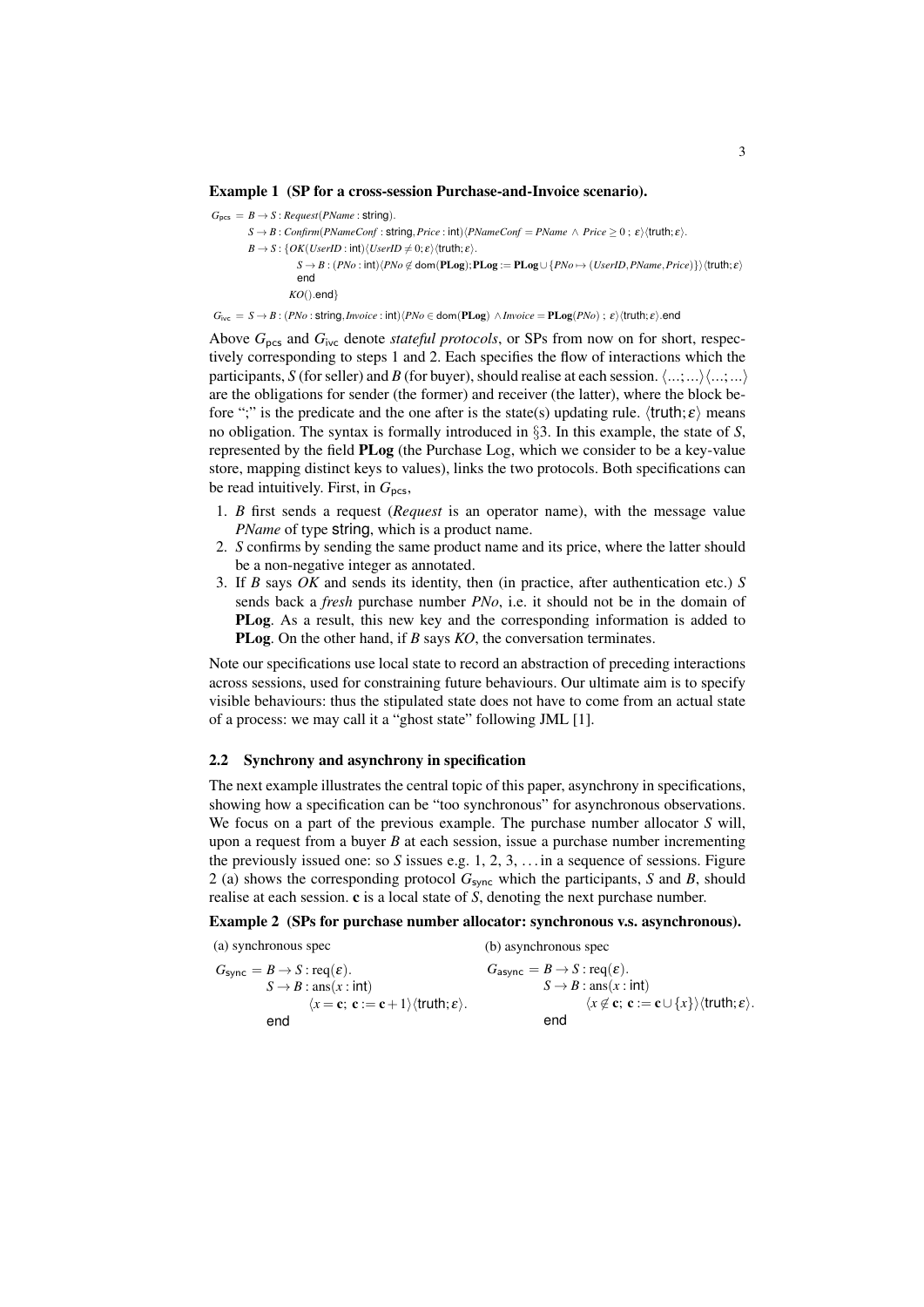In the first line of  $G_{\text{sync}}$ , *B* requests *S* a purchase number by sending req( $\varepsilon$ ), where  $\varepsilon$  means there is no message value in this request. In the second line, an integer  $x$  is sent from *S* to *B*, for which  $\langle x = \mathbf{c}; \mathbf{c} := \mathbf{c} + 1 \rangle$  specifies the *obligation* for *S*, while no obligation i.e.  $\langle \text{truth}; \varepsilon \rangle$  for *B*. The first part " $x = \mathbf{c}$ " says that *x* should be equal to **c**. The second part " $c := c + 1$ " says that, after sending, *S* will increase c by 1, which constrains further behaviours of *S* in later sessions.

*G*sync is an example of a SP which makes sense synchronously but *not* asynchronously. It seems an intuitively sensible specification: however, for a remote observer, even if *S actually* sends the series of purchase numbers 1*,*2*,*3*,*4*,...* in this order, they may arrive at the observer as e.g. 2*,*4*,*1*,*3*,...*, under the practical assumption that the order of messages belonging to *distinct* sessions may not be preserved. In particular, this remote observer will consider *S* as being *ill-behaved with respect to G*sync: the correctness for *S* (which is synchronous) and the correctness for its observer (which is asynchronous) are incongruent.

As a remedy, we present  $G_{\text{async}}$  in Example 2(b), which is intended for asynchronous observation. We now use the *set* of purchase numbers: c, whose type is a set of integers, corresponds to PLog in Example 2.1. The new specification just says, in brief, that "*S* always sends a fresh number". If the behaviour of *S* satisfies this condition at *S*, then even though messages from *S* may arrive out-of-order, the remote observer can verify that they are correct w.r.t. *G*async, so that the actions of *S* and their asynchronous observation by a remote observer coincide. We shall later verify this statement formally.

#### 2.3 Capturing causality using sets

While  $G_{\text{async}}$  gives a reasonable specification, it is not a strongest possible specification if our target is a server that issues purchase numbers incrementally based on the previous numbers. For example, if the same buyer sequentially repeats a series of request-reply sessions, that buyer (and an observer sitting in-between) will surely observe 1*,*2*,*3*,*4 in this order, but this point is not captured by  $G_{\text{async}}$ .

### Example 3 (A refinement of  $G_{\text{async}}$ ).

$$
G_{\text{ass}} = B \rightarrow S : \text{req}(\varepsilon) \langle \text{truth} \, ; \, \varepsilon \rangle \langle \text{truth} \, ; \, \mathbf{t} := \mathbf{t} + 1, \mathbf{c} := \mathbf{c} \cup \{ \mathbf{t} \} \rangle.
$$
\n
$$
S \rightarrow B : \text{ans}(x : \text{int}) \langle x \in \mathbf{c}; \, \mathbf{c} := \mathbf{c} \setminus \{x\} \rangle \langle \text{truth} \, ; \, \varepsilon \rangle.
$$
\n
$$
\text{end}
$$

*G*ass in Example 3 is a refinement of *G*async in Example 2: while still being suitable for asynchronous observations, it can capture a stronger causal constraint. It uses two states: t, a counter, and c, a collection of valid numbers to be issued,  $t$  and  $c$  are incremented when receiving a request, while the sent value is taken off from c. The basic idea is that, if *S* receives *n* requests, then (assuming the server issues the purchase numbers starting from 1) as a whole the numbers which can be issued are among *{*1*,*2*,..,n}*. And if *S* issues a number from this set, the remaining numbers are what it can issue.

To understand *G*ass as a specification, consider two sessions following the protocol, *s*<sub>1</sub> and *s*<sub>2</sub>. Assume the initial states are  $t \mapsto 0$  and  $c \mapsto \{\}$ . Then  $G_{\text{ass}}$  says the traces in Figure 1 are valid ones (we list the traces together with step-by-step state change: (I,II,III) are categories each stipulating how states will change).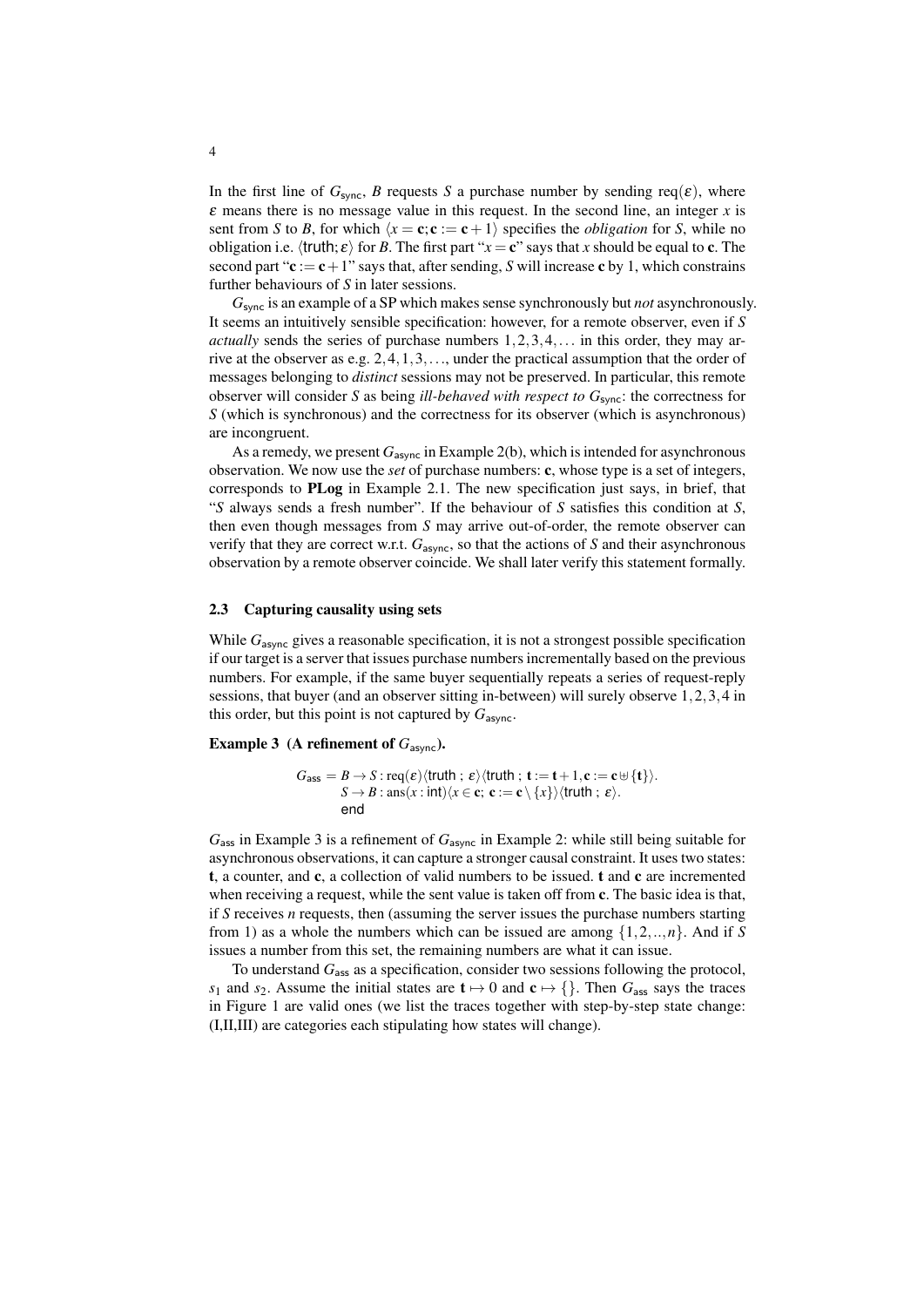| cases          | 1st                                                            | 2nd                                                                                                                                                  | 3rd                                                                                              | 4th                            |
|----------------|----------------------------------------------------------------|------------------------------------------------------------------------------------------------------------------------------------------------------|--------------------------------------------------------------------------------------------------|--------------------------------|
| (I) actions:   | $s_1 B,S ?req(\varepsilon)$                                    | $s_2 B,S ?req(\varepsilon)$                                                                                                                          | $s_1$ [S, B]!ans(1)                                                                              | $s_2 S, B !$ lans (2)          |
|                | $s_2[B,S]$ ?req $(\varepsilon)$                                | $s_1[B,S]$ ?req $(\varepsilon)$                                                                                                                      | $s_1[S, B]$ !ans(1)                                                                              | $s_2$ [S, B]!ans(2)            |
|                | $s_1[B,S]$ ?req $(\varepsilon)$                                | $s_2[B,S]$ ?req $(\varepsilon)$                                                                                                                      | $s_2[S, B]$ !ans $(1)$                                                                           | $s_1$ [S, B]!ans(2)            |
|                | $s_2[B,S]$ ?req $(\varepsilon)$                                | $s_1[B,S]$ ?req $(\varepsilon)$                                                                                                                      | $s_2[S, B]$ !ans(1)                                                                              | $s_1[S, B]$ !ans(2)            |
| $(I)$ states:  |                                                                | $\mathbf{t} \mapsto 1, \mathbf{c} \mapsto \{1\}$ $\mathbf{t} \mapsto 2, \mathbf{c} \mapsto \{1,2\}$ $\mathbf{t} \mapsto 2, \mathbf{c} \mapsto \{2\}$ |                                                                                                  | $t \mapsto 2, c \mapsto \{\}\$ |
| (II) actions:  | $s_1[B,S]$ ?req $(\varepsilon)$                                | $s_2[B,S]$ ?req $(\varepsilon)$                                                                                                                      | $s_1[S, B]$ !ans(2)                                                                              | $s_2[S, B]$ !ans $(1)$         |
|                | $s_2[B,S]$ ?req $(\varepsilon)$                                | $s_1[B,S]$ ?req $(\varepsilon)$                                                                                                                      | $s_1[S, B]$ !ans(2)                                                                              | $s_2$ [S, B]!ans(1)            |
|                | $s_1[B,S]$ ?req $(\varepsilon)$                                | $s_2[B,S]$ ?req $(\varepsilon)$                                                                                                                      | $s_2[S, B]$ !ans(2)                                                                              | $s_1[S, B]$ !ans(1)            |
|                | $s_2[B,S]$ ?req $(\varepsilon)$                                | $s_1[B,S]$ ?req $(\varepsilon)$                                                                                                                      | $s_2[S, B]$ !ans(2)                                                                              | $s_1[S, B]$ !ans $(1)$         |
| $(II)$ states: |                                                                | $\mathbf{t} \mapsto 1, \mathbf{c} \mapsto \{1\}$ $\mathbf{t} \mapsto 2, \mathbf{c} \mapsto \{1,2\}$ $\mathbf{t} \mapsto 2, \mathbf{c} \mapsto \{1\}$ |                                                                                                  | $t \mapsto 2, c \mapsto \{\}\$ |
|                | (III) actions: $s_1  B, S $ ?req $(\varepsilon)$               | $s_1[S, B]$ !ans $(1)$                                                                                                                               | $s_2[B,S]$ ?req $(\varepsilon)$                                                                  | $s_2$ [S, B]!ans(2)            |
|                | $s_2[B,S]$ ?req $(\varepsilon)$                                | $s_2[S, B]$ !ans $(1)$                                                                                                                               | $s_1[B,S]$ ?req $(\varepsilon)$                                                                  | $s_1[S, B]$ !ans(2)            |
|                | (III) states: $\mathbf{t} \mapsto 1, \mathbf{c} \mapsto \{1\}$ | $t \mapsto 1, c \mapsto \{\}\$                                                                                                                       | $\mathbf{t} \mapsto 2, \mathbf{c} \mapsto \{2\}$ $\mathbf{t} \mapsto 2, \mathbf{c} \mapsto \{\}$ |                                |

Fig. 1. The valid traces from  $G_{\text{ass}}$ 

Above,  $s_1[B,S]$ ?req( $\varepsilon$ ) denotes an input ? from *B* to *S* at session  $s_1$  carrying a reqmessage without value;  $s_1[S, B]$ !ans(1) is an output ! from *S* to *B* at  $s_1$  carrying a ansmessage with value 1. (I) and (II) are the traces where a remote observer observes that two consecutive inputs have arrived first. Note that, even if *S* may have indeed outputted immediately after the first input, we can have these traces, due to asynchrony. Even then, unlike *G*async, the observer is sure that the returned values should be no more than 2, i.e. it is either 1 or 2. In (III), the observer observes the second request only after the answer to the first request: the request-answer order in each session is preserved because without the request, its answer cannot occur. Unlike  $G_{\text{async}}$ , the observer can expect, based on  $G<sub>ass</sub>$ , that the first answer is surely 1; and the second is surely 2. This example shows how we can represent causality while (intuitively) keeping the asynchronous nature of specifications.

## 3 Asynchronous Specifications

### 3.1 Syntax of protocols and specifications

*Grammar of global and local stateful protocols.* Figure 2 summarises the grammar of global SPs (*G,...*), which specify the interaction structure of a session from a global viewpoint; and local SPs (*T,...*) which specify protocols for endpoints, to be projected from *G*. Their syntax extends [4] with local states and operations on them: by adding simple state update, we obtain a rich class of stateful specifications.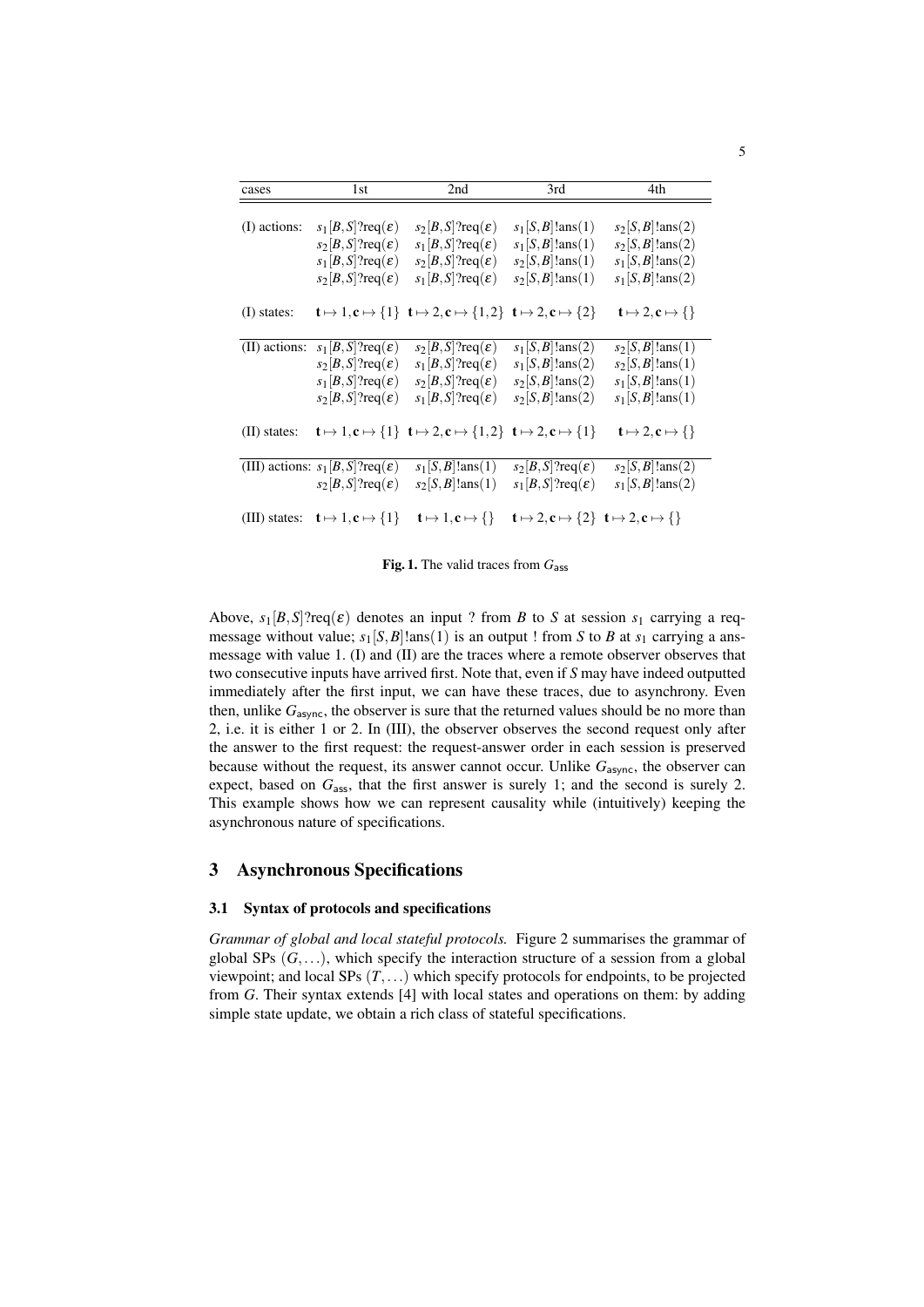$$
S ::= \text{nat} | \text{bool} | \text{string} | \dots
$$
\n
$$
A ::= \text{truth} | \text{false} | e_1 = e_2 | e_1 > e_2
$$
\n
$$
e ::= x | v | \textbf{f} | op(e_1, ..., e_n)
$$
\n
$$
G ::= p \rightarrow q : \{l_i(x_i : S_i) \langle A_i; E_i \rangle \langle A_i'; E_i' \rangle \cdot G_i\}_{i \in I} \text{ G-cm} \quad T ::= p! \{l_i(x_i : S_i) \langle A_i; E_i \rangle \cdot T_i\}_{i \in I} \text{ L-sel}
$$
\n
$$
G | G_1 | G_2, \text{role}(G_1) \cap \text{role}(G_2) = \emptyset \qquad \text{G-par} \qquad | p? \{l_i(x_i : S_i) \langle A_i; E_i \rangle \cdot T_i\}_{i \in I} \text{ L-bra}
$$
\n
$$
G-end \qquad \qquad \text{end} \qquad \qquad \text{L-end}
$$

Fig. 2. The grammar of stateful protocols

A SP uses a state consisting of zero or more *field*s. A field gets read in a *predicate A* and gets read and written in an *update E*. We call  $\langle A; E \rangle$  *obligation*. We use updates instead of post-conditions for usability in runtime verification. (*S,...*) are sorts (types of expressions), and  $(e, \ldots)$  are expressions, where  $op(e_1, \ldots, e_n)$  is the operation *op* on parameters  $e_1, ..., e_n$ . We use product  $S_1 \times S_2$ , set  $\text{set}(S)$  and (finite) function map( $S_1, S_2$ ). Sets and functions play important roles in asynchronous specifications. In expressions, *x* is a variable, *v* is a value, **f** is a (mutable) field. In  $E$ ,  $\mathbf{f} := e$  is assigned by *e*. The grammar of *G* and *T* is simplified for distilled presentation. In particular we omit recursion, which however can be added preserving all results, see *§*5.

In  $G$ ,  $p \rightarrow q$  describes the communication from sender p to receiver q, while p! and p? are endpoint actions for output (to p) and input (from p). In  $l_i(x_i : S_i)$ ,  $l_i$  is the label for a branch: when  $l_i$  is chosen, the interaction variable is  $x_i$ , and  $S_i$  is its type. In G-cm, the first obligation  $\langle A; E \rangle$  is for the sender, indicating a sender should guarantee that its message satisfies *A* and as a result *E* is done; the second obligation  $\langle A', E' \rangle$  is for the receiver, indicating it can expect a message to satisfy  $A'$  and as a result  $E'$  is done. In G-par, its side condition (where  $role(G)$  denotes the set of roles in  $G$ ) demands no role is shared by  $G_1$  and  $G_2$ , Rule L-sel is for sender's behaviours, while rule L-bra is for receiver's behaviours. Parallel composition specifies two interactions in parallel, while end denotes the end of interactions.

As a notational convention, if an obligation is trivial (i.e. the predicate is truth and the update is  $\varepsilon$ ) then it is omitted. Further, if either the predicate or the update is trivial in an obligation, then it is omitted.

*Well-formedness and projection.* Assume  $p \rightarrow q$ :  $\{l_i(x_i : S_i) \langle A_i; E_i \rangle \langle A'_i; E'_i \rangle \cdot G_i\}_{i \in I}$  is inside a context, with possibly preceding interactions. The following well-formedness conditions, based on [4], stipulate consistency of global protocols:

- (1) (a)  $\forall i \in I$ , *field*( $A'_i$ ) =  $\emptyset$  (where *field*( $A$ ) denotes the sets of field names occurring in *A*); and (b)  $\forall i \in I$ , *A<sub>i</sub>* implies *A*<sup> $\prime$ </sup><sub>*i*</sub>.
- (2) (history sensitivity)  $A_i$  and  $E_i$  only refer to interaction variables which p, a sender, has sent or received before, as well as  $x_i$ . Similarly for  $A'_i$  and  $E'_i$  for a receiver.
- (3) (temporal satisfiability) at each step, and for any state, there is always a branch *i* and a value  $x_i$  that satisfy  $A_i$  (hence  $A'_i$ , i.e. at each step).

6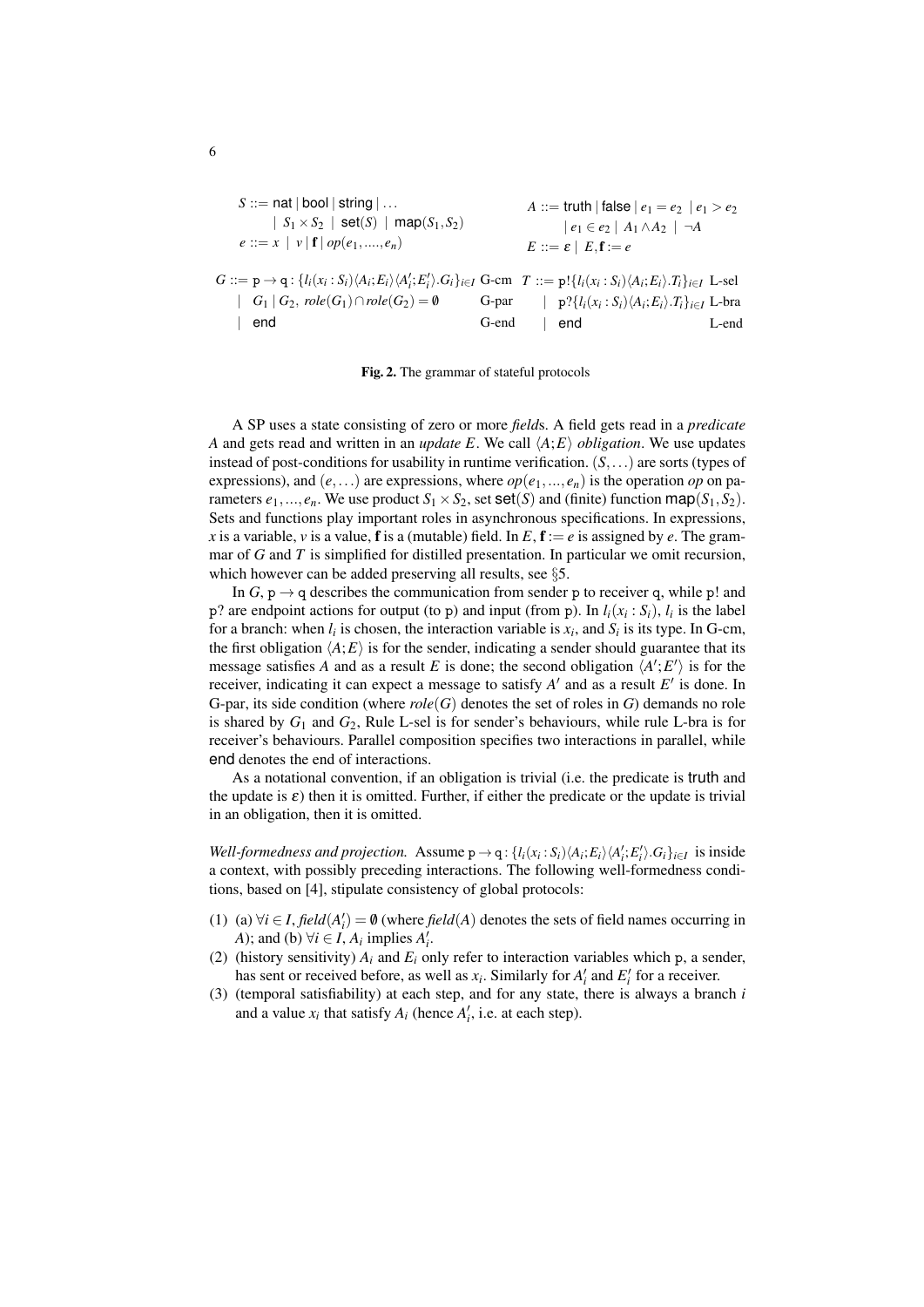(1-a) says that a predicate of a receiver is stateless (generally, if a receiving-side predicate relies on its own local state, then a sender may not be able to find a "proper" value to send). (1-b) says that, in every interaction, the predicate at sender always imply the predicate at the receiver: together with (1-a), this means that if a sender sends a message that satisfies the sender's predicate, then automatically the receiver's predicate is satisfied (the latter however is useful for the receiver to know what it can expect). (2) and (3) are from [4]. All examples treated in this paper are easily well-formed. *Henceforth we assume all global SPs we treat are well-formed.*

A global protocol is useful to capture the overall interaction scenario, while a local protocol specifies what the endpoint is expected to do. They are linked by *endpoint projection*. Leaving its formal definition to [5], we illustrate the idea by an example.

**Example 4 (endpoint projection).** The local SPs projected from  $G_{\text{ass}}$  are:

 $G_{\text{ass}}$   $\upharpoonright$  *B* = *T<sub>B</sub>* = *S*!req( $\varepsilon$ ).*S*?ans(*x* : int).end  $G_{\text{ass}} \restriction S = T_S = B$ ?req $(\varepsilon)$  $\langle \text{truth}; \mathbf{t} := \mathbf{t}+1 \ \mathbf{c} := \mathbf{c} \cup {\{\mathbf{t}\}}$ .*B*!ans $(x : \text{int}) \langle x \in \mathbf{c} : \mathbf{c} := \mathbf{c} \setminus {\{x\}} \rangle$ .end

*Specifications.* A *specification* is a triple  $\Theta ::= \langle \Gamma; \Delta; D \rangle$  which gives a behavioural specification of a local process (endpoint) as its interface.  $\Gamma$ ,  $\Delta$  and  $D$ , separated by ";" in  $\Theta$ , are given by:

$$
\Gamma ::= \emptyset \mid \Gamma, a : \mathbf{I}(G[\mathbf{p}]) \mid \Gamma, a : \mathbf{O}(G[\mathbf{p}]) \mid \Gamma, \mathbf{f} : S \qquad \Delta ::= \emptyset \mid \Delta, s[\mathbf{p}] : T \qquad D ::= \emptyset \mid D, \mathbf{f} \mapsto v
$$

Above, I (resp. 0) is a mode denoting input (resp. output) capability,  $\Gamma$ , *shared environment*, describes the permitted behaviour at each shared channel; and the type of each field. When a process has  $a: I(G[p])$ , it can *accept* invitations via a shared channel *a* to play the role p following what (the p-projection of) *G* specifies; while  $a:0(G[p])$ is its dual. In  $\Delta$ , *session environment*,  $s[p] : T$  describes the session behaviour (*T*) in a session *s* as p. *D* is a set of (ghost) states of a local process (endpoint): the states in  $D \in \Theta$  belong to an endpoint participant in a session. Each *D* is a map from fields to values. In formulae, a field f itself represents its current value.

**Example 5.** Based on  $G_{\text{ass}}$  in Example 3 and its local SPs in Example 4, we give a local specification  $\Theta_{\text{ass}}$  for server, playing role *S*, and  $\Theta_{B_1}$  and  $\Theta_{B_2}$  for two buyers  $B_1$ and  $B_2$ , each playing role *B* in  $G_{\text{ass}}$ , assuming there are two ongoing sessions  $s_1$  and  $s_2$ .

$$
T_S = B?req(\varepsilon) \langle \text{truth}; \mathbf{t} := \mathbf{t} + \mathbf{1} \mathbf{c} := \mathbf{c} \oplus \{\mathbf{t}\}\rangle. B!ans(x : \text{int}) \langle x \in \mathbf{c} \, ; \, \mathbf{c} := \mathbf{c} \setminus \{x\}\rangle. \text{end}
$$

$$
\Theta_{\text{ass}} = \langle \Gamma'_{Ser}, \text{ser} : \mathbf{I}(G_{\text{ass}}[S]) ; \Delta'_{Ser}, s_1[S] : T_S, s_2[S] : T_S ; D'_{Ser}, \mathbf{t} \mapsto 0, \mathbf{c} \mapsto \{\}\rangle
$$

$$
T_B = \text{S1req}(\varepsilon) . S?ans(x : \text{int).end}, \quad \Theta_{B_1} = \langle \Gamma'_{B_1}, \mathbf{b}_1 : \mathbf{O}(G_{\text{ass}}[B]); \Delta'_{B_1}, s_1[B] : T_B; D_{B_1} \rangle
$$
  

$$
\Theta_{B_2} = \langle \Gamma'_{B_2}, \mathbf{b}_2 : \mathbf{O}(G_{\text{ass}}[B]); \Delta'_{B_2}, s_2[B] : T_B; D_{B_2} \rangle
$$

The data storage in  $\Theta_{\text{ass}}$  is  $D'_{Ser}$ , **t**, **c**. In this protocol, no state in  $D'_{Ser}$  is used. Similarly, no state in  $D_{B_1}$  or  $D_{B_2}$  is used. Although we do not illustrate the whole procedures of session establishment (by using rules [REQ-INI], [REQ] and [ACC] defined in Figure 3), it shows that buyers  $B_1$  and  $B_2$  are the invitors requesting *S* to join session  $s_1$  and  $s_2$ .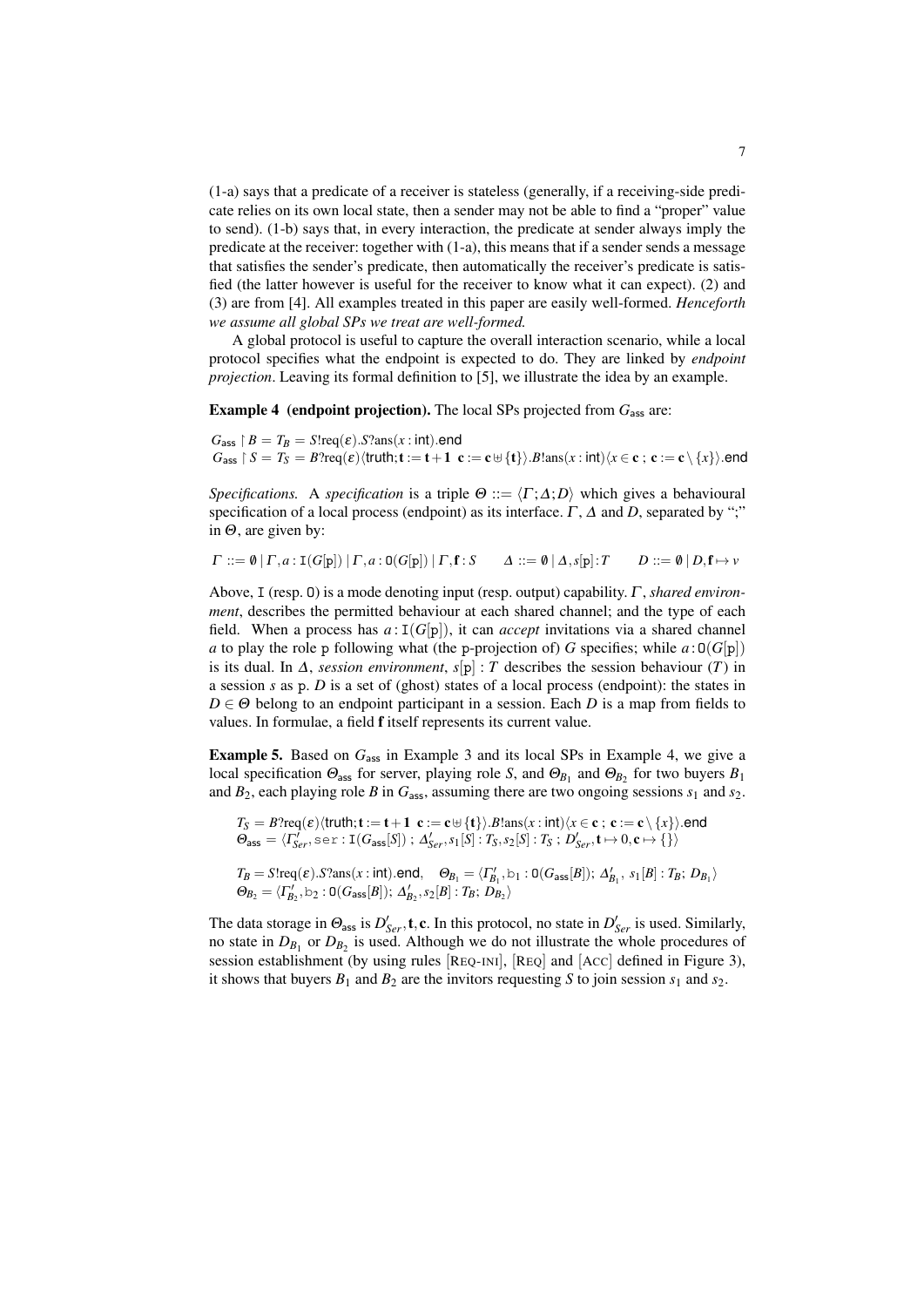#### 3.2 Semantics of specifications

We present the semantics of specifications as a labelled transition system (LTS). The transition is of the form  $\Theta \stackrel{\ell}{\to} \Theta'$ , which intuitively means  $\Theta$  as a specification *allows* a process to do an action  $\ell$ , and the resulting process should conform to  $\Theta'$ . For actions labels, we use  $\overline{a}(s[\mathbf{p}]:G)$  for sending an invitation when *s* is fresh to the sender, and use  $\overline{a}(s[p] : G)$  for sending an invitation when *s* is not fresh.  $a(s[p] : G)$  for accepting an invitation when *s* is fresh to the receiver (which is the only case we consider), and  $s[p,q]$ ! $l(v)$  and  $s[p,q]$ ? $l(v)$  for sending and receiving in a session. We do not use  $\tau$  since it is irrelevant in the present work (because, in brief,  $\tau$  is always possible and has no effects on specifications). The LTS is defined in Figure 3 below: the induced transition is deterministic: if  $\Theta \xrightarrow{\ell} \Theta'$  and  $\Theta \xrightarrow{\ell} \Theta''$ , then  $\Theta' = \Theta''$ .

$$
[{\rm REQ-INI}] \qquad \frac{a: \mathsf{O}(G[\mathbf{p}_j]) \in \Gamma, \ s \notin \mathsf{dom}(\Delta), \ role(G) = \{\mathbf{p}_i\}_{i \in I}}{\langle \Gamma; \Delta, \{s[\mathbf{p}_i] : G \upharpoonright \mathbf{p}_i\}_{i \in I}, D\rangle} \xrightarrow{\overline{a(s[\mathbf{p}_j]:G)}} \langle \Gamma; \Delta, \{s[\mathbf{p}_i] : G \upharpoonright \mathbf{p}_i\}_{i \in I\setminus\{j\}}; D\rangle}
$$

[**Reg**] 
$$
\frac{a: \mathsf{O}(G[\mathbf{p}_j]) \in \Gamma, \; role(G) = {\mathsf{p}_i}_{i \in I}}{\langle \Gamma; \Delta, s[\mathbf{p}_j] : G \upharpoonright \mathbf{p}_j; D\rangle} \xrightarrow{\overline{a}\langle s[\mathbf{p}_j] : G\rangle} \langle \Gamma; \Delta; D\rangle}
$$

[ACC]  

$$
\frac{s \notin \text{dom}(\Delta), T = G \upharpoonright q, \text{field}(T) \in D}{\langle \Gamma, a : \text{I}(G[q]); \Delta; D) \xrightarrow{a(s[q]:G)} \langle \Gamma, a : \text{I}(G[q]); \Delta, s[q] : T; D \rangle}
$$

$$
\begin{array}{lll} [\text{SEL}] & T = \mathbf{q}! \{ l_i(x_i : S_i) \langle A_i; E_i \rangle \cdot T_i' \}_{i \in I}, \ \Gamma \vdash v : S_j, \ \Gamma \models A_j \{ v/x_j \}, \ \ s \not\in \text{dom}(\Delta) \\ & \langle \Gamma; \Delta, s[\mathbf{p}] : T, D \rangle \xrightarrow{s[\mathbf{p}, \mathbf{q}]! l_j(v)} \langle \Gamma; \Delta, s[\mathbf{p}] : T_j' \{ v/x_j \}; D \ \text{after} \ E \{ v/x_j \} \rangle \end{array}
$$

$$
\begin{array}{lll} \text{[BRA]} & T = \mathbf{p}?\{I_i(x_i : S_i) \langle A_i; E_i \rangle \cdot T_i' \}_{i \in I}, \quad \Gamma \vdash v : S_j, \quad \Gamma \models A_j \{v/x_j\}, \quad s \notin \text{dom}(\Delta) \\ & \langle \Gamma; \Delta, s[\mathbf{q}] : T; D \rangle \xrightarrow{s[\mathbf{p}, \mathbf{q}] \, ?I_j(v)} \langle \Gamma; \Delta, s[\mathbf{q}] : T_j' \{v/x_j\}; D \text{after } E\{v/x_j\} \rangle \end{array}
$$

$$
\begin{array}{ccc}\n\mathbf{[} \text{PAR}]\n\end{array}\n\qquad\n\begin{array}{c}\n\mathbf{\Theta}_1 \xrightarrow{\ell} \mathbf{\Theta}_2, & \text{bn}(\ell) \cap \mathsf{n}(\mathbf{\Theta}_3) = \mathbf{0} \\
\mathbf{\Theta}_1, \mathbf{\Theta}_3 \xrightarrow{\ell} \mathbf{\Theta}_2, \mathbf{\Theta}_3\n\end{array}
$$

Fig. 3. Labelled transition system for specifications

The first two rules are for invitations. [REQ-INI] is used when *s* is fresh, i.e. when the first request happens to the sender to ask someone for playing role  $p_j$  in a fresh *s*. The round parenthesis in  $\overline{a}(s[p_i] : G)$  indicates *s* in this label is a binding occurrence and we record all capabilities except the passed one in the linear typing environment; otherwise we use [REQ]. [REQ] says that, when  $s$  is *not* fresh in the session environment, and if  $\Theta$ has an output channel *a* with *G*, (1) the target behaviour is permitted to send a request  $\overline{a}\langle s[p_i]:G\rangle$  to ask someone to play role  $p_i$  in session *s*; and (2) after requesting, we take off the capability at p*j*. Rule [ACC] says that, if *s* is a new session, and all states declared in  $G \restriction q$ , field  $(G \restriction q)$ , are in *D*, when  $\Theta$  has an input channel *a* with *G* for accepting to play role q, it accepts this request and plays session role  $s[q]$  specified by  $G \restriction q$ .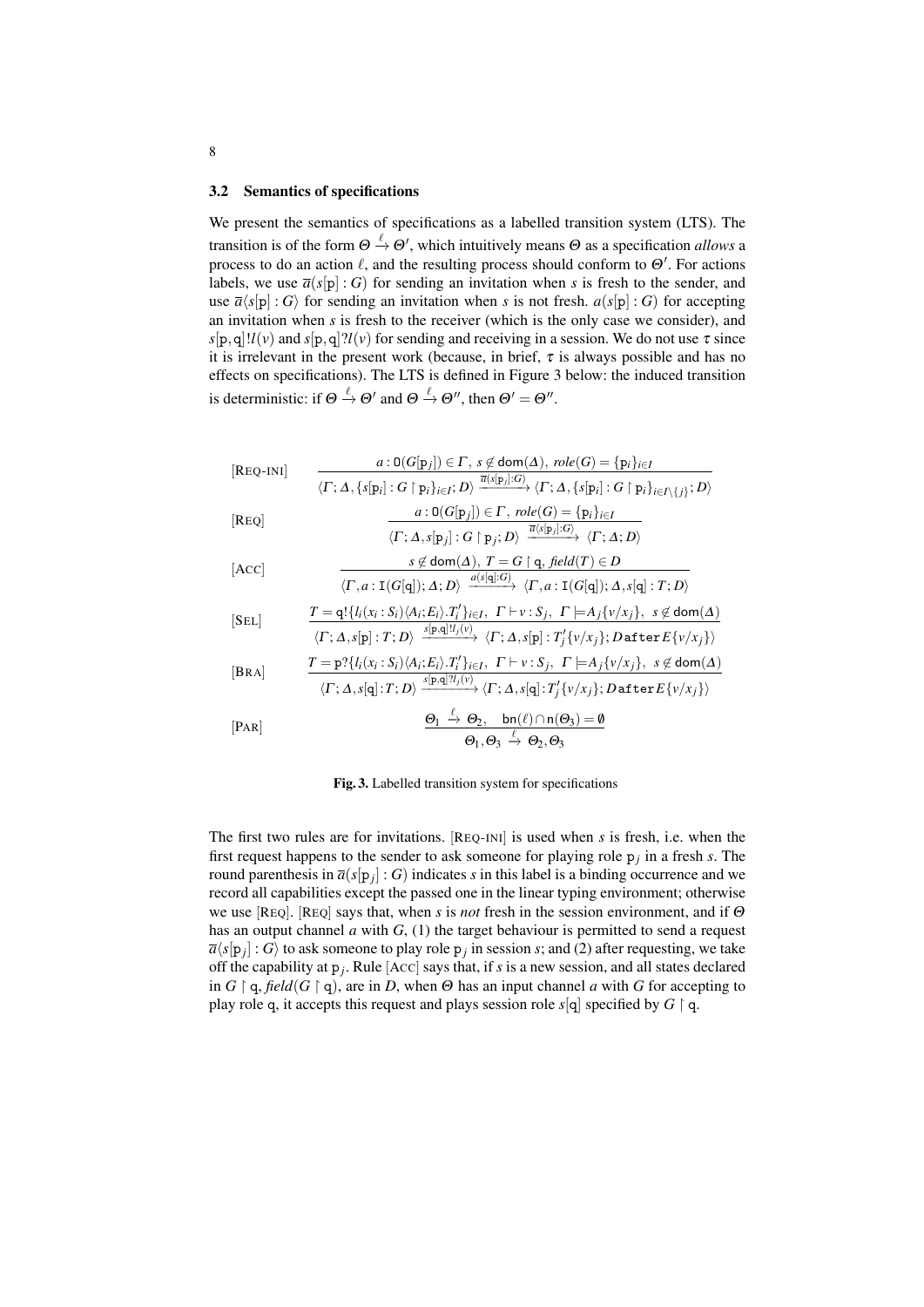Rule [SEL] is for sending a message in a session. The premise says that, first, the type *T* should be a selection type; the passed value *v* has type  $S_i$  from the *j*-th branch of *T* under  $\Gamma$  (note that, when *v* is a name,  $\Gamma$  needs to have the knowledge of its type, but it is not needed if *v* is a non-channel value, like 3 or "*hello*" whose type is automatically known without  $\Gamma$ ); and  $A_i$  after substitution holds under  $\Gamma$ . The condition  $s \notin \text{dom}(\Delta)$ says that, when an agent communicates in a session, it is playing only a single role (this restriction can be taken off but simplifies the technical development). In the conclusion,  $T_j'$  substitutes *v* for  $x_j$  and prepares for the next action, and the state is updated by *D*after  $E_i\{v/x_i\}$ . To illustrate the updating of *D* by  $E_i$ , assume  $E_j$  is defined as  $f :=$  $f \oplus \{x_j\}$ , and currently  $f \mapsto \{10\}$ . After substituting 5 for  $x_j$ , *D* is updated to  $f \mapsto \{10, 5\}$ . Rule [BRA] is a symmetric rule of [SEL]. Finally [PAR], where bn(*·*) is the set of bound names and  $n(\cdot)$  is the set of names, says if  $\Theta_1$  and  $\Theta_3$  are composable, after action happens and  $\Theta_1$  becomes as  $\Theta_2$ , they are still composable.

#### 3.3 Processes and satisfaction

**Definition 6 (trace).** A *trace*  $(s, s', \ldots)$  is a sequence of actions where we assume a request/accept action introducing the session channel, say *s*, binds the later occurrences of *s*. Based on this binding, we only consider traces which satisfy the standard binding conventions, i.e. two binding occurrences never coincide and if free *s* occurs then it cannot do so before a binding occurrence (by an accept or request).

Below  $\text{sb}(l)$  denotes the *subject* of  $l$ , given as, for a request/accept, the initial shared channel (e.g.  $\text{sbj}(\overline{a}\langle s[p_i] : G \rangle) = a$ ); and, for a session action, the session channel with the interacting role (e.g.  $\text{sb}(s[p,q]!l_j(v)) = s[q], \text{sb}(s[p,q]!l_j(v)) = s[p]).$ 

**Definition 7** (legal unit permutation). Let  $\ell_1 \cdot \ell_2$  be a trace. Then a permutation from  $\ell_1 \cdot \ell_2$  to  $\ell_2 \cdot \ell_1$  is *legal* if one of the following conditions holds:

- 1.  $\ell_1$  and  $\ell_2$  are both inputs and either both are session actions and  $sbj(\ell_1) \neq sbj(\ell_2)$ to the same receiver, or one of them is an accept action and  $\ell_1$  does not bind  $\ell_2$ .
- 2.  $\ell_1$  and  $\ell_2$  are both outputs and either both are session actions and  $sbj(\ell_1) \neq sbj(\ell_2)$ to the same sender, or one of them is a request action and  $\ell_1$  does not bind  $\ell_2$ .
- 3.  $\ell_1$  is an output and  $\ell_2$  is an input and  $\ell_1$  does not bind  $\ell_2$ .

Such a permutation is called a *legal unit permutation*. We write  $s \sim s'$  when s' is the result of applying zero or more legal unit permutations. In this case s' is *a permutation variant of* s and this permutation is called a *legal permutation*.

**Example 8** (legal permutation). In Figure 1, all traces in  $(I)$  and  $(II)$  are permutation variants to each other. The traces in (III) can legally permute to any trace in (I) and (II), but not the converse.

The following simple definition of processes is enough for our purpose: we can readily use the  $\pi$ -calculus with session primitives and its weak ( $\tau$ -abstracted) LTS to induce this abstract notion of processes.

Definition 9 (process). A *process* (*P,Q,..*) is a prefix-closed set of traces.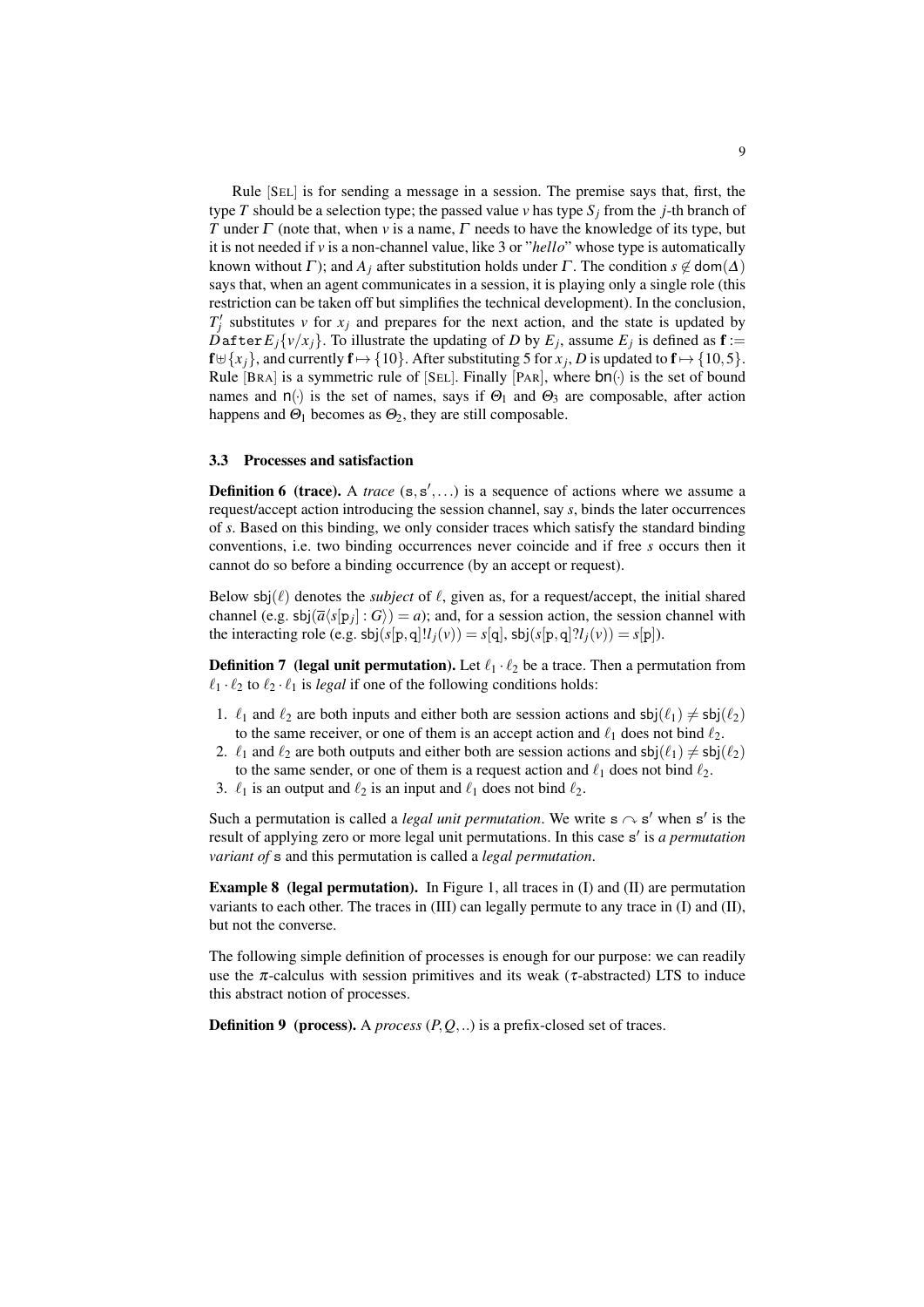The following defines the notion of synchronous and asynchronous observables as the sets of traces observed by a synchronous observer (i.e. as it is) and by an asynchronous observer (i.e. up to legal permutations).

**Definition 10** (synchronous and asynchronous observable). (1)  $\text{Obs}_{\mathcal{S}}(P) \stackrel{\text{def}}{=} P$ . (2)  $Obs_a(P)$  is the set of all legal permutation variants of the traces in *P*.

**Definition 11** ( $|\Theta|$ : valid traces of  $\Theta$ ). We define  $|\Theta|$ , the set of *valid traces* of  $\Theta$ , as finite sequences from the LTS of  $\Theta$  defined in Figure 3.

Intuitively, a valid trace is a trace that  $\Theta$  approves. The following says that a process *P* synchronously (resp. asynchronously) satisfies  $\Theta$  if, w.r.t. synchronous (resp. asynchronous) observables, *P* always does valid outputs as far as it receives valid inputs.

Definition 12 (satisfaction up to observables). A process Obs*s*(*P*) *synchronously satisfies*  $\Theta$ , denoted  $P \models_{\text{sync}} \Theta$ , when the following two conditions hold:

- 1. (output safety)  $Obs_s(P) \subset |\Theta|$ .
- 2.a (input consistency) Whenever  $s \in \text{Obs}_s(P)$  and  $s \cdot \ell \in |Q|$  where  $\ell$  is an input,  $s \cdot \ell' \in \text{Obs}_s(P)$  and  $\ell'$  is an input with the same subject as  $\ell$ , then  $s \cdot \ell \in \text{Obs}_s(P)$ .

A process *P* asynchronously satisfies  $\Theta$ , denoted  $P \models_{\text{async}} \Theta$ , if, after replacing each  $Obs<sub>s</sub>(P)$  with  $Obs<sub>a</sub>(P)$ , it satisfies condition 1. above, as well as:

2.b (input consistency) Whenever  $s \in \text{Obs}_a(P)$  and  $s \cdot \ell \in |\Theta|$  where  $\ell$  is an input, then  $s \cdot \ell \in \mathrm{Obs}_{a}(P).$ 

Note that a synchronous process (2.a) can accept a valid input only when it is ready to receive it; while an asynchronous process (2.b) can, and should, accept any valid input.

**Example 13** (valid/invalid traces of  $G_{\text{ass}}$ ). We consider  $\Theta_{\text{ass}}$  from Example 5 which uses the local SP from *G*ass in Example 3 for the server side. Then, for example, the trace  $s_2[B,S]$ ?req( $\varepsilon$ ) ·  $s_2[S,B]$ !ans(1) ·  $s_1[B,S]$ ?req( $\varepsilon$ ) ·  $s_1[S,B]$ !ans(2) is valid for  $\Theta_{\text{ass}}$ , but  $s_2[B,S]$ ?req( $\varepsilon$ ) ·  $s_2[S,B]$ !ans(2) ·  $s_1[B,S]$ ?req( $\varepsilon$ ) ·  $s_1[B,S]$ !ans(1) is not its trace (violation is at the second step), i.e. it is not permitted by  $\Theta_{\text{ass}}$ .

# 4 Theory of asynchronous specifications

## 4.1 Asynchronously verifiable specifications

We say  $\Theta$  is *asynchronous* if it is suitable for a remote observer to verify a process behaviour. In this case, we do not want the conformance of a trace to change depending on an accidental reordering due to asynchrony: i.e. we want its validity to be robust w.r.t. legal permutations.

Definition 14 (asynchronously verifiable specification). We say Q is *asynchronously verifiable* or simply *asynchronous* when  $\mathbf{s} \in |\Theta|$  and  $\mathbf{s} \sim \mathbf{s}'$  imply  $\mathbf{s}' \in |\Theta|$ .

10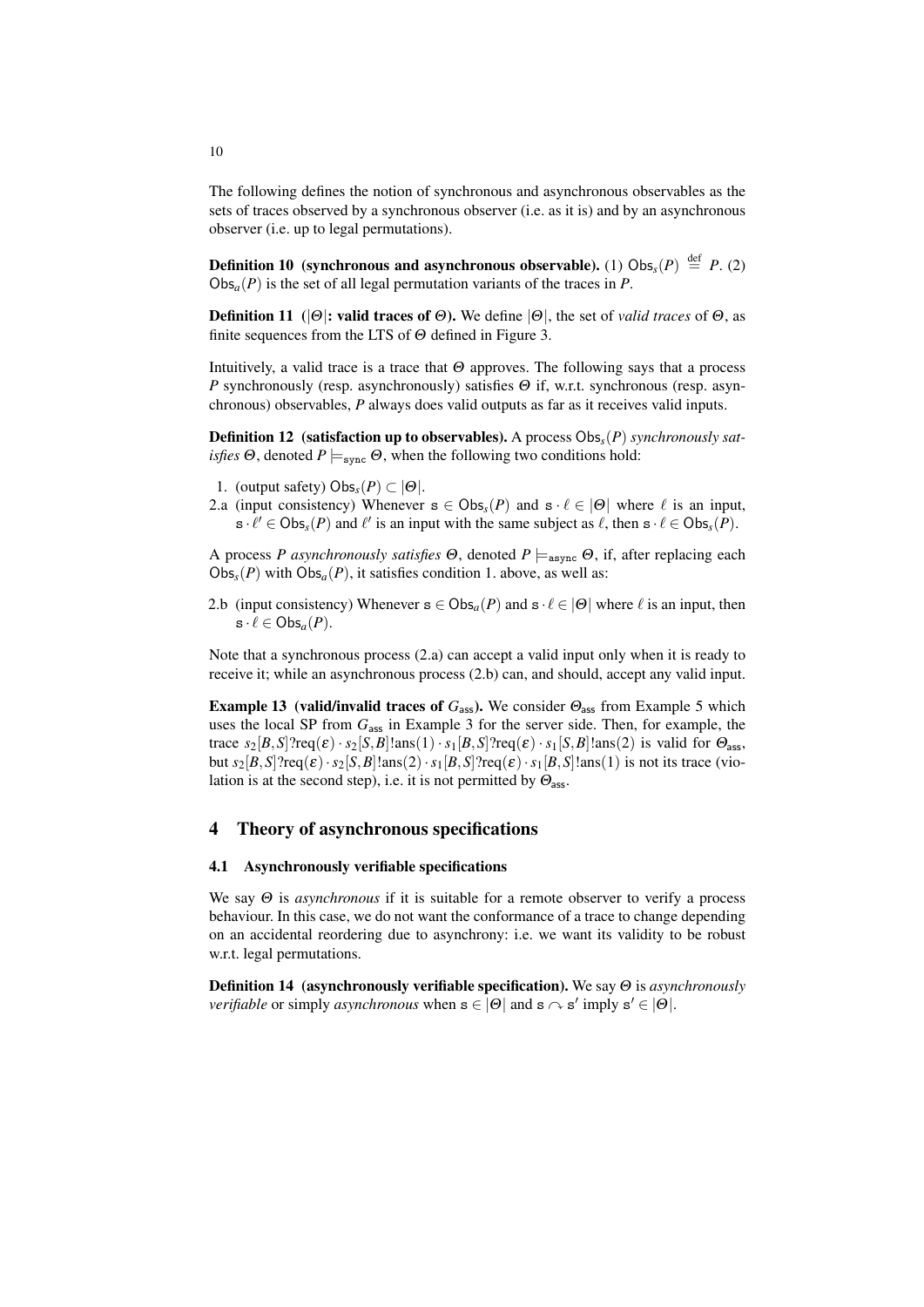To check violation of asynchrony of a specification, we only have to find a single acceptable trace whose permutation is not acceptable.

**Example 15.** Let  $T_{sync}$  be the local SP at server, projected from  $G_{sync}$ . Then  $\Theta_{sync}$  =  $\langle \Gamma_{Ser}^{\prime}, \text{ser}: I(G_{\text{sync}}[S]) ; \Delta_{Ser}^{\prime}, s[S] : T_{\text{sync}}; D_{Ser}^{\prime}, \mathbf{c} \rangle$ , where *I* contains the sessions using *G*sync, is *not* asynchronous by the traces given in *§*2.

On the other hand, checking asynchrony by Definition 14 means we should verify the property for all traces, which are usually infinitely many. Later we shall find methods by which we can validate the asynchrony of, for example,  $\Theta_{\text{ass}}$  and all the corresponding specifications that use  $G_{\text{pcs}}/G_{\text{ivc}}$  and  $G_{\text{asvnc}}$ .

The following characterisation says that, if a specification  $\Theta$  is asynchronous, the anomaly we discussed in  $\S2.2$ , for  $G_{sync}$  in Figure 2(a), can never take place: if a synchronous observer recognises that  $\overline{P}$  conforms to  $\Theta$ , i.e. if  $P$  conforms to  $\Theta$  synchronously, then an asynchronous observer will also do the same.

**Proposition 16.**  $\Theta$  *is asynchronous iff, for each P, P*  $\models_{\text{swapG}} \Theta$  *implies P*  $\models_{\text{async}} \Theta$ *.* 

The next result says that asynchronous verifiability is consistent with the asynchronous trace equivalence. Below let  $P \approx_{\text{async}} Q$  mean  $\text{Obs}_a(P) = \text{Obs}_a(Q)$ . In [14], we have shown how  $\approx_{\text{async}}$  (but not its synchronous counterpart) can be used for non-trivial optimising transformation.

**Proposition 17.** *If*  $P \approx_{\text{async}} Q$  and  $P \models_{\text{async}} \Theta$  *then*  $Q \models_{\text{async}} \Theta$ *.* 

#### 4.2 Asynchrony in specifications through commutativity

A basic issue in Definition 14 and its characterisation in Proposition 16 is that they do not directly mention the (intensional) structure of specifications. Thus it does not offer engineers insights as to how one may design her/his specifications. Extending the usage of the term in [11], we may call a criterion for specifications which a designer can use for ensuring robustness w.r.t. asynchrony, *healthiness condition*. The following definition is a first step towards such a criterion.

**Definition 18 (confluence).**  $\Theta$  is *confluent* if, whenever  $\Theta \stackrel{s}{\to} \Theta'$ , if  $\Theta' \stackrel{\ell_1 \ell_2}{\to} \Theta''$  and  $\ell_2 \cdot \ell_1 \curvearrowright \ell_1 \cdot \ell_2$ , then  $\Theta' \xrightarrow{\ell_2 \ell_1} \Theta''$  again.

I.e. the specification accepts the same sequence of values regardless of legal permutations and the resulting states are the same. Immediately confluence means asynchrony.

**Lemma 19.**  $\Theta$  is asynchronous iff  $\mathbf{s} \cdot \ell_1 \cdot \ell_2 \in |\Theta|$  and  $\ell_1 \cdot \ell_2 \cap \ell_2 \cdot \ell_1$  imply  $\mathbf{s} \cdot \ell_2 \cdot \ell_1 \in$  $|\Theta|$  *for each* **s**,  $\ell_1$  *and*  $\ell_2$ *.* 

Proposition 20. *If* Q *is confluent then it is asynchronous.*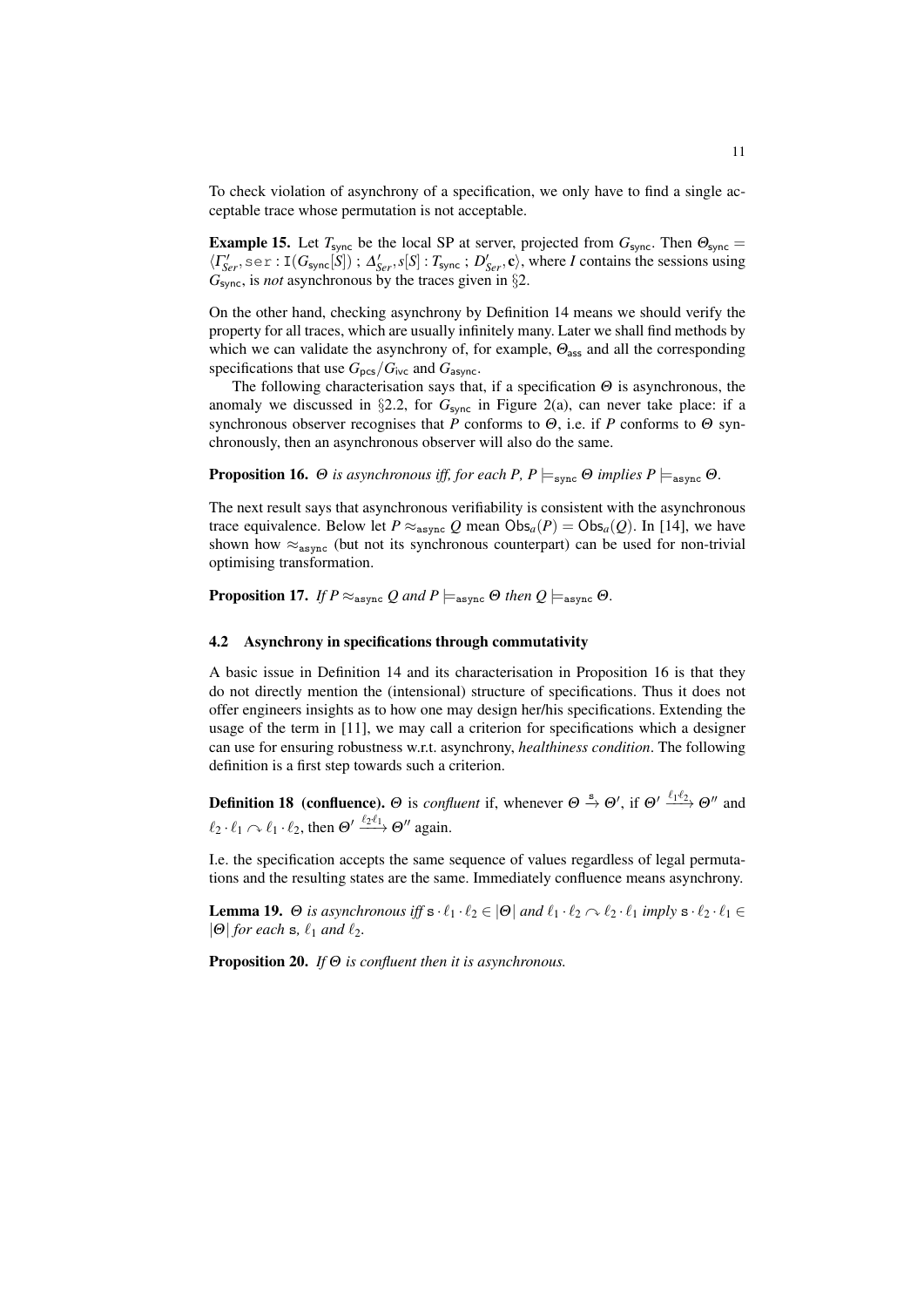Note that the other way round is not true. Given  $\Theta$  is asynchronous, for any  $s, \ell_1$ , and  $\ell_2$ ,  $s \cdot \ell_1 \cdot \ell_2 \in |\Theta|$  implies  $s \cdot \ell_2 \cdot \ell_1 \in |\Theta|$ . However, it is possible that  $\Theta \stackrel{s}{\to} \Theta' \stackrel{\ell_1 \cdot \ell_2}{\to} \Theta''$ while  $\Theta \stackrel{s}{\rightarrow} \Theta' \stackrel{\ell_2 \ell_1}{\longrightarrow} \Theta'''$ , where  $\Theta'' \neq \Theta'''$ .

We can easily find a specification which is not confluent (for example, if a specification just does the same counting as  $G_{\text{sync}}$  ). To check confluence, we still need to consider all possible transition derivatives of  $\Theta$ . However we can observe that, in such a derivative, *the obligations used to check confluence are already present in* Q*.* This suggests we only have to look at the obligations occurring in  $\Theta$  and check their commutativity w.r.t. their legal unit permutations. This method demands designers to look at only  $\Theta$ , so that it clearly helps her/his design process. The method treats a predicate and an update in an obligation as functions (operations) on state, as follows. Let  $\dagger \in \{?, !\}$ .

**Definition 21** (predicate/update functions). Let  $\xi \stackrel{\text{def}}{=} r \dagger l(x : S) \langle A; E \rangle$  with the associated state *D* whose domain is  $f_1, ..., f_n$ . W.l.o.g. we regard *E* to be a simultaneous substitution of the form  $f_1 := e_1, ..., f_n := e_n$ . Then we define:

$$
\text{pred}(\xi) \stackrel{\text{def}}{=} \lambda x, \mathbf{f}_1, ..., \mathbf{f}_n. (A) \quad \text{upd}(\xi) \stackrel{\text{def}}{=} \lambda x, \mathbf{f}_1, ..., \mathbf{f}_n. \langle e_1, ..., e_n \rangle
$$

We call  $pred(\xi)$  (resp.  $upd(\xi)$ ) the *predicate function* (resp. *update function*) of  $\xi$ .

**Example 22.** Below we project  $G_{\text{sync}}$  and  $G_{\text{ass}}$  (all from §2) to the server. For simplicity we assume its local state only consists of those fields specified in global SP.

$$
G_{\text{sync}} \restriction S = B?
$$
req( $\varepsilon$ ) $\langle \text{truth}; \varepsilon \rangle$ .  $B!$ ans( $x$ : int) $\langle x = \mathbf{c} ; \mathbf{c} := \mathbf{c} + 1 \rangle$ 

$$
G_{\text{ass}} \restriction S = B? \text{req}(\varepsilon) \langle \text{truth}; \mathbf{t} := \mathbf{t} + 1 \ \mathbf{c} := \mathbf{c} \oplus \{\mathbf{t}\}\rangle \ . \ B! \text{ans}(x : \text{int}) \langle x \in \mathbf{c} \, ; \, \mathbf{c} := \mathbf{c} \setminus \{x\}\rangle
$$

Then the following table gives the functions induced by obligations in these local types.

| $G_{\text{sync}} \restriction S$ | input<br>$\xi_0 \stackrel{\text{def}}{=} B$ ?req $(\varepsilon)$ $\langle \text{truth}; \varepsilon \rangle$                                                                                                                                                                                                       | output<br>$\xi_1 \stackrel{\text{def}}{=} B \cdot \text{ans}(x : \text{int}) \langle x = \mathbf{c}; \mathbf{c} := \mathbf{c} + 1 \rangle$ |
|----------------------------------|--------------------------------------------------------------------------------------------------------------------------------------------------------------------------------------------------------------------------------------------------------------------------------------------------------------------|--------------------------------------------------------------------------------------------------------------------------------------------|
|                                  | $pred(\xi_0) \stackrel{\text{def}}{=} \lambda \varepsilon$ , c. (truth)                                                                                                                                                                                                                                            | $\text{pred}(\xi_1) \stackrel{\text{def}}{=} \lambda x, \text{c}.(x=\text{c})$                                                             |
|                                  | $\text{upd}(\xi_0) \stackrel{\text{def}}{=} \lambda \varepsilon, \mathbf{c}. \langle \varepsilon \rangle$                                                                                                                                                                                                          | $\text{upd}(\xi_1) \stackrel{\text{def}}{=} \lambda x, \text{c.}\langle \text{c}+1 \rangle$                                                |
| $Gass$   $S$                     | $\xi_2 \stackrel{\text{def}}{=} B$ ?req $(\varepsilon)$ $\langle \text{truth}; \mathbf{t} := \mathbf{t} + 1 \mathbf{c} := \mathbf{c} \oplus \{\mathbf{t}\}\rangle \xi_3 \stackrel{\text{def}}{=} B \text{.} \text{ans}(x : \text{int}) \langle x \in \mathbf{c} ; \mathbf{c} := \mathbf{c} \setminus \{x\}\rangle$ |                                                                                                                                            |
|                                  | $pred(\xi_2) \stackrel{\text{def}}{=} \lambda \varepsilon$ , c. (truth)                                                                                                                                                                                                                                            | $\text{pred}(\xi_3) \stackrel{\text{def}}{=} \lambda x, \text{c}.(x \in \text{c})$                                                         |
|                                  | upd( $\xi_2$ ) $\stackrel{\text{def}}{=} \lambda \varepsilon, \mathbf{c}. \langle \mathbf{t} + 1, \mathbf{c} \cup \{\mathbf{t}\}\rangle$                                                                                                                                                                           | $\text{upd}(\xi_3) \stackrel{\text{def}}{=} \lambda x, \text{c.}\langle \text{c} \setminus \{x\} \rangle$                                  |

Once we can treat obligations as operations on state(s), we can define their commutativity. Since the commutativity we need is asymmetric (corresponding to asymmetric permutations induced by asynchrony, cf. Definition 7), we define semi-commutativity, which plays a key role in validating specifications later. A precursor of the following construction in a different setting is found in [7] (see *§*5 for discussions).

**Definition 23** (semi-commutativity). Assume w.l.o.g.,  $\xi_i$  and  $\xi_j$  use f as the field. Then we say  $\xi_i$  *commutes over*  $\xi_j$  if, for any message values  $v_i$  and  $v_j$  (for  $\xi_i$  and  $\xi_j$ ), and the value of initial state *w* (for **f**), the following conditions hold. If  $\text{pred}(\xi_i)(v_i, w)$ and  $\text{pred}(\xi_i)(v_i, \text{upd}(\xi_i)(v_i, w))$  are both true, then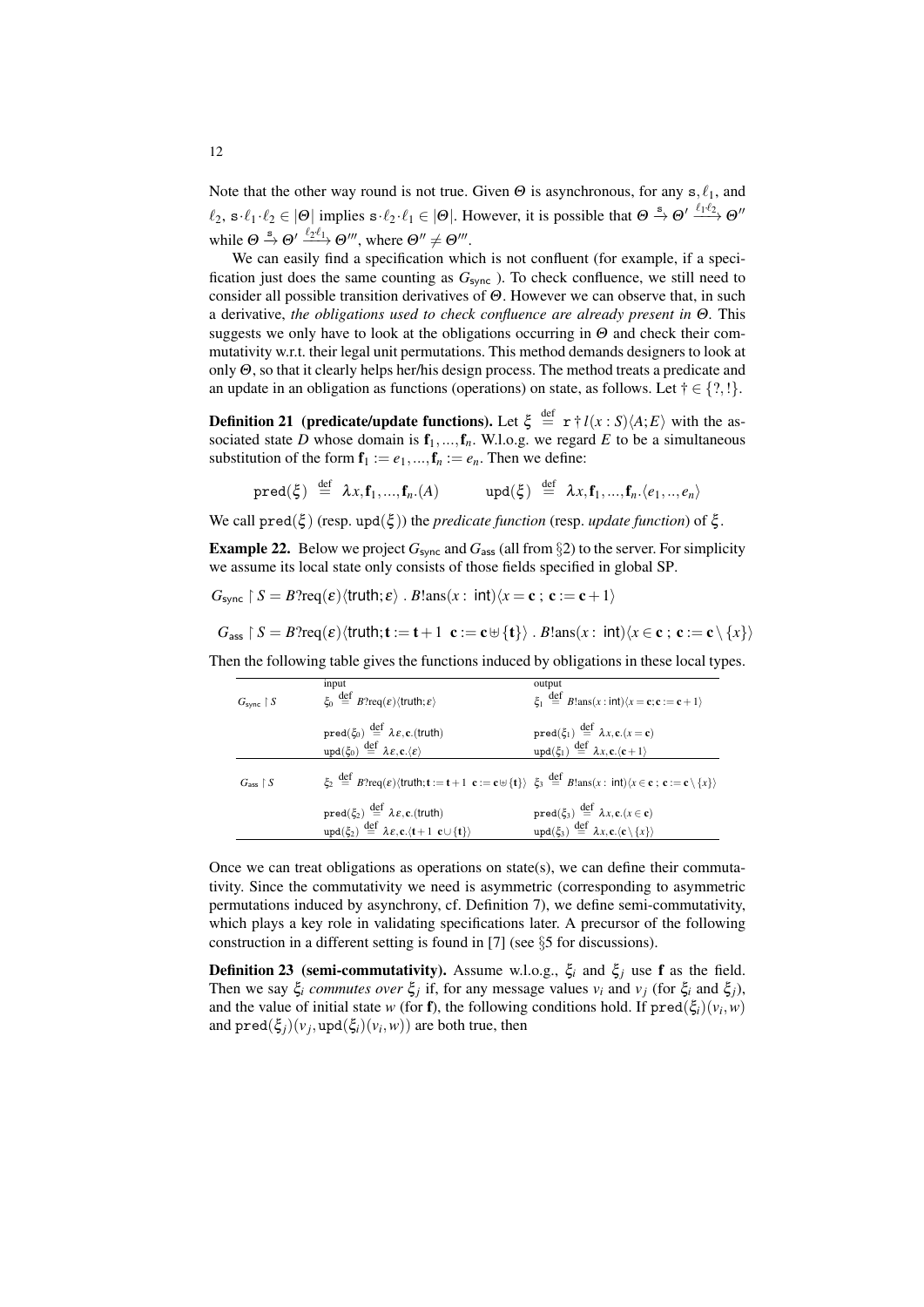- 1.  $\text{pred}(\xi_j)(v_j, w)$  and  $\text{pred}(\xi_i)(v_i, \text{upd}(\xi_j)(v_j, w))$  are both true.
- 2.  $\text{upd}(\xi_i)(v_i, \text{upd}(\xi_i)(v_i, w)) = \text{upd}(\xi_i)(v_i, \text{upd}(\xi_i)(v_i, w)).$

If  $\xi_i$  commutes over  $\xi_j$  and vice versa, then we say  $\xi_i$  *and*  $\xi_j$  *are commutative*.

**Example 24.** We show  $\xi_1$  in Example 22 does not commute over itself (i.e.  $\xi_1$ ,  $\xi_1$  is not commutative). Let  $\mathbf{f} = \mathbf{c}$ . We know  $\text{pred}(\xi_1)(1,1)$ ,  $\text{pred}(\xi_1)(2, \text{upd}(\xi_1)(1,1))$  and  $pred(\xi_1)(2,2)$  are all truth, however  $pred(\xi_1)(2,1) = false$ . Similarly,  $\xi_0$  does not commute over  $\xi_1$  (however  $\xi_0$ ,  $\xi_0$  are commutative).

Using this notion, the healthiness condition for asynchronous specification can be concisely stated as follows. Below we say an obligation is *usable in*  $\Theta$  if it occurs in a local SP in  $\Theta$  or in the projection of a global SP in  $\Theta$  to its potentially local role, where by "potentially local" we mean that the role has a potential to be played locally (e.g. for the global SP carried by an input shared channel type, only the specified role is potentially local).

**Definition 25** (commutativity). Given  $\Theta$ , let  $\xi_1, \dots, \xi_n$  be all the obligations usable in  $\Theta$ . Then we say  $\Theta$  is *commutative* if the following conditions hold.

- 1. For (possibly identical)  $\xi_1'$  and  $\xi_2'$  from  $\{\xi_1, ..., \xi_n\}$ , if both are inputs or both are outputs, then  $\xi_1'$  and  $\xi_2'$  are commutative.
- 2. For distinct  $\xi_1'$  and  $\xi_2'$  from  $\{\xi_1, ..., \xi_n\}$ , if  $\xi_1'$  is an output and  $\xi_2'$  is an input then  $\xi_1'$ commutes over  $\xi_2'$ .

I.e.  $\Theta$  is action confluent when all obligations used in the specifications for the target process commute over each other up to legal permutations. We can easily show:

**Proposition 26.** If  $\Theta$  *is commutative then it is confluent (hence asynchronous).* 

Note that the other way round is not true:  $\Theta$  is confluent does not imply that it is commutative. Since, based on Definition 18,  $\Theta$  is confluent, then whenever  $\Theta \stackrel{s}{\rightarrow} \Theta'$ ,  $\Theta' \xrightarrow{\ell_1 \ell_2} \Theta''$  and  $\ell_1 \cdot \ell_2 \curvearrowright \ell_2 \cdot \ell_1$  imply  $\Theta' \xrightarrow{\ell_2 \ell_1} \Theta''$ .  $\Theta'$  is commutative, but  $\Theta'$  cannot imply that  $\Theta$  is commutative.

This method can be strengthened by adding an invariant (including correlation among states) in state and checking that invariant continues to hold at each step. We can now show all our example specifications except the one induced by  $G_{\text{sync}}$  is asynchronous. Below we let  $\Theta_{\text{async}}$ 's shared environment contains  $a: I(G_{\text{async}}[S])$ , and let  $\Theta_{\text{async}}$ 's data storage contains  $\mathbf{c} \mapsto \{\}$ . By inspecting the (semi-)commutativity of induced predicates and operations, we easily obtain:

**Proposition 27.**  $\Theta_{\text{async}}$  *and*  $\Theta_{\text{ass}}$  *at server are both commutative, hence asynchronous.* 

We can similarly check a specification induced by  $G_{\text{pcs}}$  and  $G_{\text{ivc}}$  are commutative.

The valuation of commutativity is essentially satisfiability of a formula whose free variables are universally quantified. Thus if the logic (for predicates) we use for our specification language is decidable, commutativity is decidable. In particular, by [20]:

Proposition 28. *With the SP language given in §3 restricting operations on integers to be the addition and the subtraction, then the commutativity is decidable.*

We discuss practical implications of these results in the next section.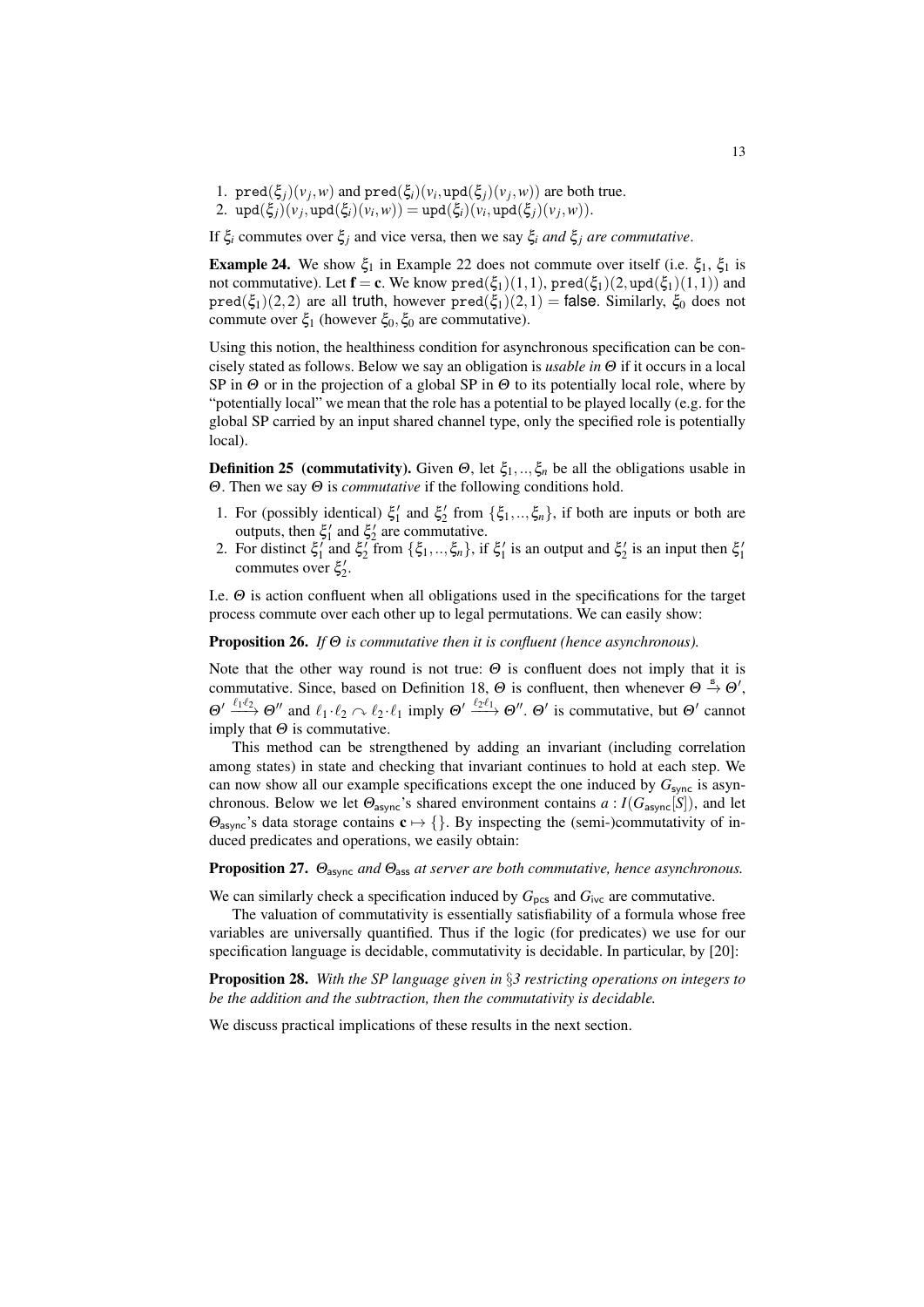## 5 Related Work and Further Topics

*Practical implications of the Theory* The characterisation results in *§*4 offer not only a decision procedure for a rich subset of specifications, but also a basic insight on the design methodology for asynchronous specifications. In particular it sheds light on the use of operations on sets in our examples in *§*2. Because checking commutativity solely relies on the obligations occurring in protocols, adding the recursion to the syntax:

 $G := ... | \mu X.G | X T : := ... | \mu X.T | X$ 

does not change the nature of commutativity checking nor the resulting guarantee.

If  $\Theta$  is asynchronous and a process behaves properly w.r.t.  $\Theta$  synchronously, an asynchronous observer will also judge the induced (permuted) trace to be proper w.r.t. Q. It is however easy to see that the converse is *not* true: consider a server that violates  $\Theta_{\text{ass}}$  by responding 2 to the first request, 1 to the second, but these are delayed by asynchrony, leading to a valid trace when they arrive at the remote observer (for a concrete analysis, see the Appendix in our full version [5]). A key consistency property is that any further legal permutation of this valid trace is again valid. For example, if a system monitor for the server is sitting between Client and Server, and if this monitor observes a valid trace of Server against the specification she has, Client will observe no worse behaviour. This monotonicity gives a basis for an application of the presented framework such as runtime monitoring.

*Related works and further topics* The semantic differences between synchronous and asynchronous communications have been studied for several decades: early works include [2, 6, 10, 12]. The permutations associated with asynchronous communication used in Definition 7 are noted in these works (and implicit in such work as [15]). Their more explicit presentation in the categorical setting is found in [19]. There is also a study in component validation based on asynchronous histories such as [18]. In spite of these precursors and close technical connection, the existing works (except [16] which however focuses on synchronous specifications and proof rules for their verifications) may not have pointed out the concrete semantic issues which stateful behavioural specifications and asynchronous observables can induce, and how this issue can be resolved through the interplay between synchronous and asynchronous semantics.

As observed in *§*4.2, a close analogue of commutativity of operations used for our characterisation result (Definition 23) appears in [7], where the authors study a method for checking commutativity (called *diamond connectivity*) of operations with pre-conditions in object-oriented programs, with a view to preventing the simultaneous issuance of these operations when they are not commutative. They translate the original model of methods in OCL to Alloy, which is analysed through simulation by Alloy Analyser. They do not (aim to) determine a class of specifications suitable for asynchronously communicating processes. In contrast, our aim is to stipulate a general class of specifications for communicating processes suitable for asynchronous observations, and identify its subclass amenable for automatic verification. Following this principle, we use a semi-commutativity to capture asymmetry in asynchronous communications: as seen in the Proposition 27 (the proofs are in our full version [5]), we crucially use this semi-commutativity when verifying  $G_{\text{ass}}$  is asynchronous.